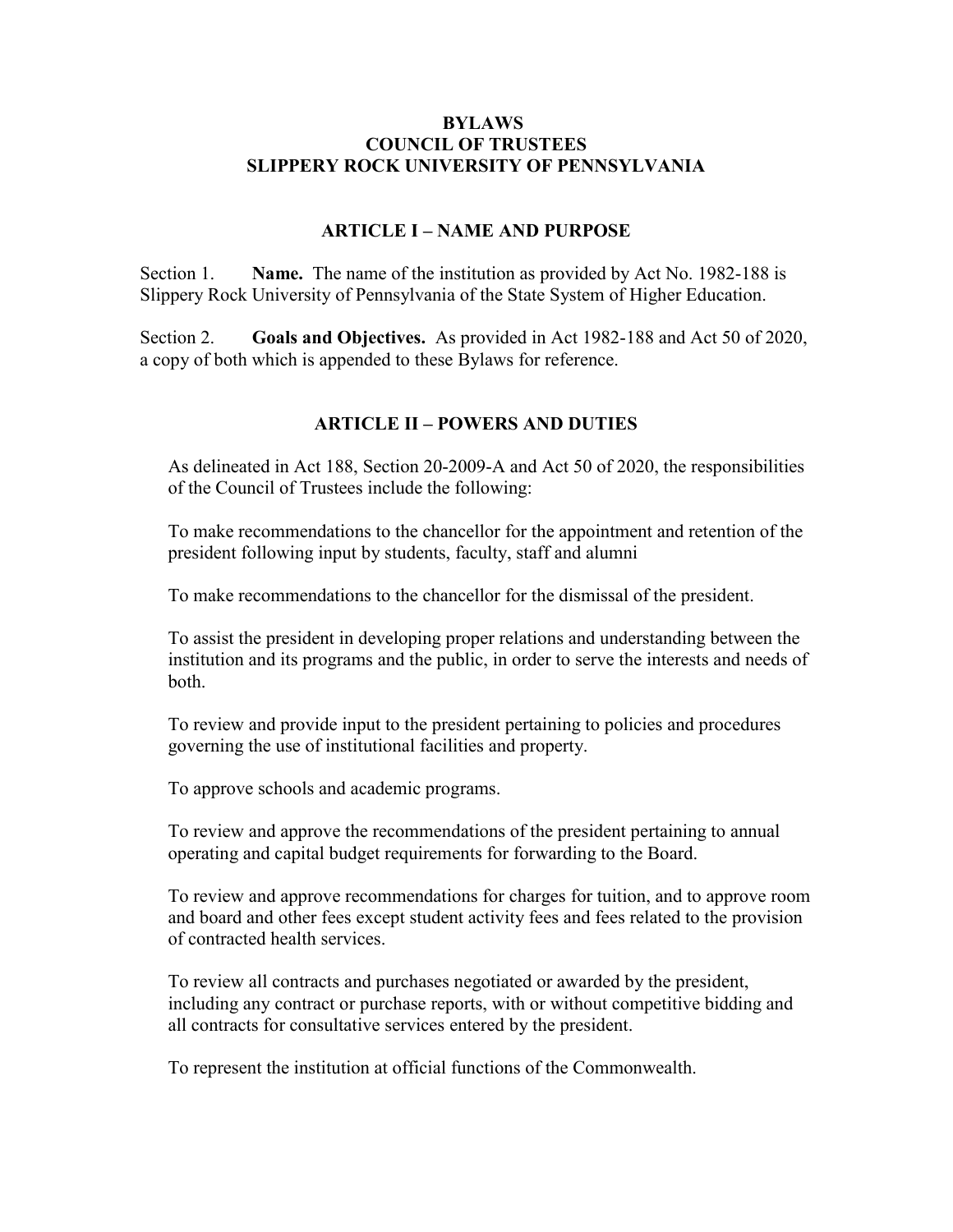To take such other action as may be necessary to effectuate the powers and duties herein delegated.

In accordance with the evaluation procedure established by the Board, each Council shall conduct an evaluation of the president and forward the results of that evaluation with recommendation to the chancellor for submission to the Board.

By resolution adopted by the Council to authorize campus police who have completed firearms training in accordance with 53 Pa.C.S. 2167 (a) (relating to police training) to carry firearms in the course of duty for any institution whose campus police are authorized to carry firearms on the effective date of this paragraph, the authority to carry firearms shall remain in effect unless the Council by resolution dissolves such authority.

### **ARTICLE III – MEMBERSHIP**

Section 1. **Council of Trustees.** The Council of Trustees shall consist of eleven members who, except for student members, shall be nominated and appointed by the Governor with the advice and consent of the Senate. At least two (2) members of the eleven (11) member Council of Trustees shall be alumni of the institution. The Chancellor is an ex-officio member of the Council. The Council may appoint a nonvoting faculty liaison to serve on the Council and participate in all meetings except executive sessions.

Section 2. **Term.** Ten (10) members of each Council shall serve terms of six (6) years respectively, and until their respective successors are duly appointed and qualified. One (1) member of each Council shall be a student appointed by the board under section 2006-A(a) (17). The student member shall serve a term of four  $(4)$  years or for so long as the student is a full-time student in attendance at the institution of which the student is a trustee, whichever period is shorter, and is in good academic standing. If a student is temporarily unable, for medical or valid academic reasons, to fulfill the responsibilities of office, the Council of Trustees may appoint an otherwise qualified student to serve as an alternate until the return of the student member. Vacancies occurring before the expiration of the term of any member shall be filled in like manner for the unexpired term.

Section 3. **Member Responsibility.** Council members are expected to be regular in attendance. Given that Council of Trustee meetings for the academic year are announced in advance, Council members should plan their schedules so as to attend as many meetings as possible. Shall a Trustee fail to attend three meetings in succession without presenting a reasonable excuse such as illness or conflict with business matters to the Chairperson of the Council of Trustees, the Chairperson will communicate in writing to the Trustee and ask him or her to reconsider the commitment made to serve on the Council of Trustees and to give thought to resignation if he or her circumstances are such that active involvement in the work of the Council of Trustees will not be possible.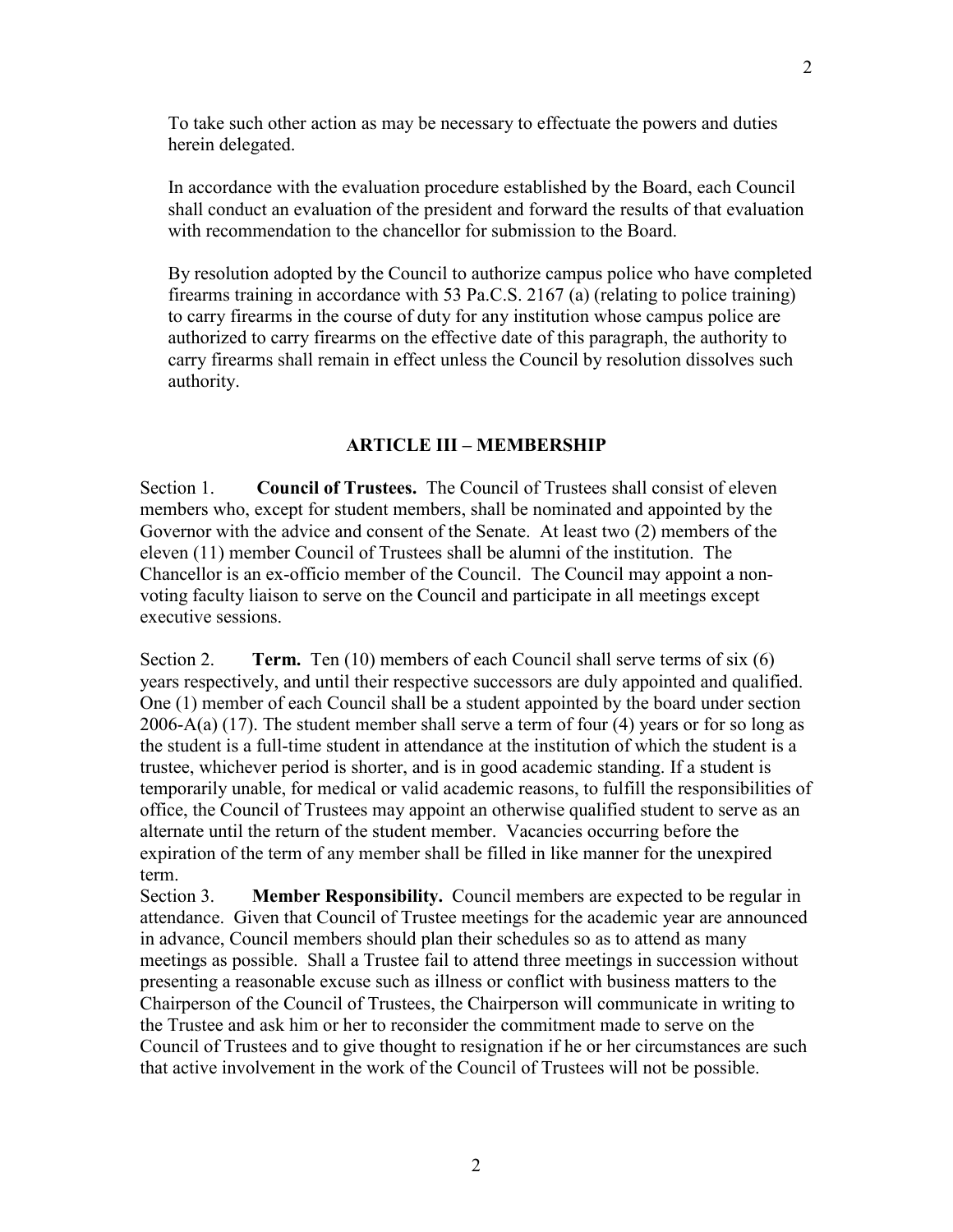Copies of any such correspondence should be forwarded to the Pennsylvania State System of Higher Education Office of the Chancellor and to the Office of the Governor.

# **ARTICLE IV. MEETINGS**

Section 1. **Regular Meetings.** A regular meeting of the Council of Trustees shall be held not less than four times each year. Generally, the regular meetings shall be scheduled in September, December, March and June. The schedule of meetings shall be formulated each year at the annual meeting in June and advertised in accordance with the Sunshine Act.

Section 2. **Special Meetings.** Special meetings shall be called at any time by the Chairperson of the Council of Trustees. Additionally, special meetings shall be called upon the request of three (3) members of the Council. The Chairperson of the Council of Trustees shall give notice of such special meetings within three (3) calendar days of the request, giving members seven (7) days notice of the date of the meeting.

Section 3. **Annual Meetings.** The annual meeting of the Council of Trustees shall be the regular meeting held in June of each year. At this meeting, the officers of the Council of Trustees for the next year shall be elected.

Section 4. **PACT Meetings.** All Trustees are invited to attend and participate in discussion of the Pennsylvania Association of Council of Trustees business and welfare at all meetings

Section 5. **Quorum.** Six members of the Council shall constitute a quorum as referenced in Act 188 and Act 50 of 2020.

Section 6. **Voting.** Voting by proxy is prohibited. One or more members of the Council may participate in any meeting of the Council of Trustees by means of conference telephone or similar communication equipment by means of which all persons participating in the meeting can hear each other, with all rights, duties, obligations and responsibilities as if such member were present in person for such meeting.

### **ARTICLE V – OFFICERS**

#### Section 1. **Duties of Officers**

- 1. Chairperson
	- a. Shall preside at meetings of the Council and shall perform all other functions pertaining to the office of a presiding officer.
	- b. Shall appoint the Standing Committees.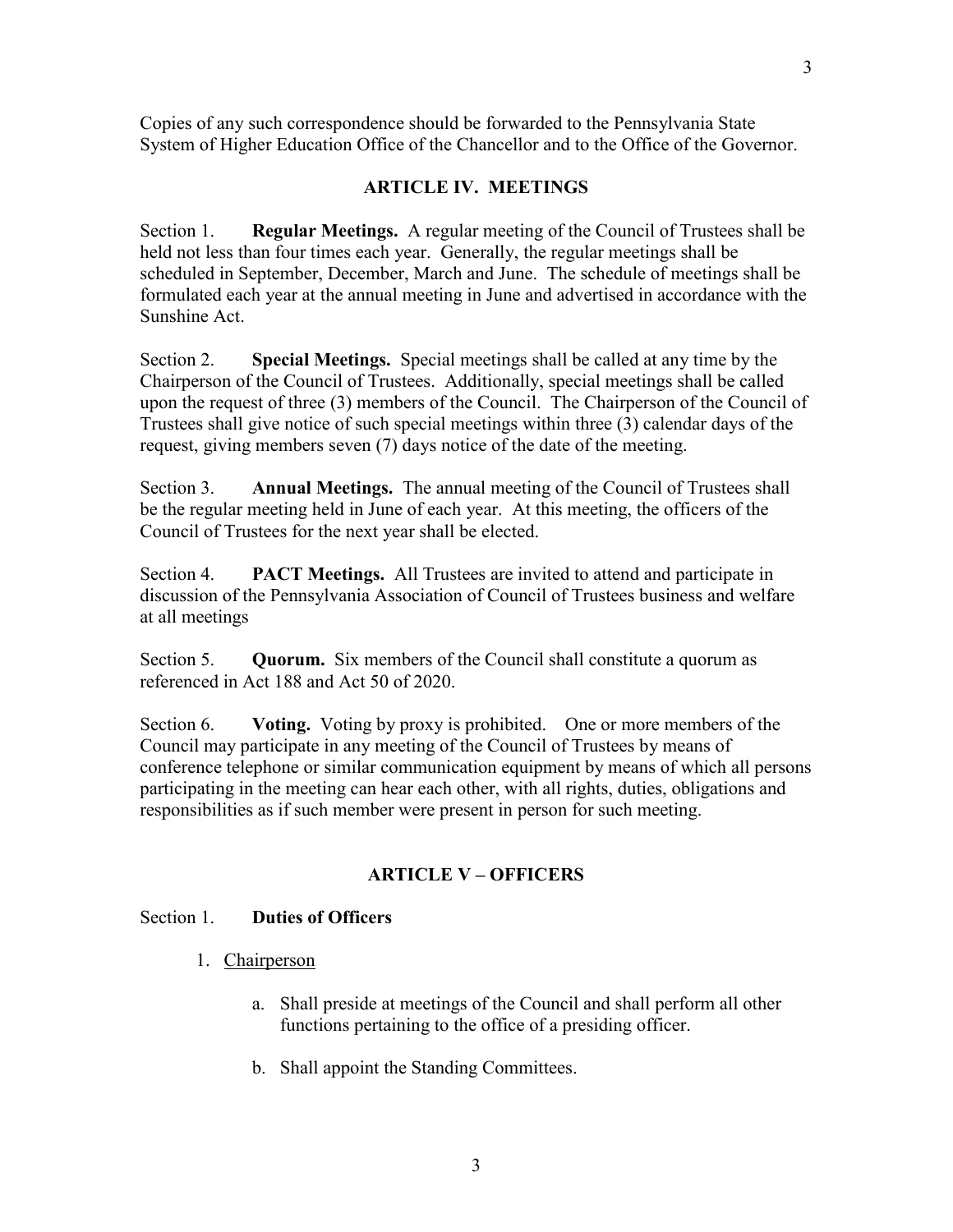- c. May appoint other committees necessary for the transaction of business as authorized by the Council of Trustees.
- b. Shall be an ex-officio member of all committees.
- 2. Vice Chairperson
	- a. Shall upon the death, absence, resignation, disability, or disqualification of the Chairperson, perform the duties of the Chairperson until the Chairperson shall resume his/her office or his/her successor shall have been elected, as herein provided. Nothing herein limits the Council of Trustees power to dismiss a Vice Chairperson at any time.
- 3. Secretary
	- a. Shall attend the meetings of the Council and record the substance of the proceedings in minutes which shall be submitted for approval at each subsequent regular meeting of the Council. A copy of the minutes shall be sent to the members of the Council, the Chancellor, the President, and local APSCUF, AFSCME and SCUPA.
	- b. Shall have complete access to the records, securities, notes, contracts, deeds, documents, and all other valuable effects of the Council during his/her term of office. The Office of the President shall serve as the depository for these items.
	- c. Shall be responsible for notifying the members of the Council of Trustees relative to the time and place of all meetings of the Council. In the case of special meetings, the purpose for which the special meeting is called shall be given in the notice, and the business transacted at such meetings shall be limited to the purpose stated in the call except if Council, by 2/3 vote, agrees to take up additional new business. A notice of regular and special meetings shall be sent to the Chancellor of the Pennsylvania State System of Higher Education and union presidents.

Section 2. **Election.** The officers of the Council shall be elected for a one-year term at the annual meeting of the Council and shall perform the duties assigned to their respective office. They shall hold office until successors are legally elected. The Governance Committee shall, at the meeting preceding the annual meeting, nominate individuals to serve as officers of the Council.

Section 3. **Term of Office.** The elected officers of the Council shall not serve more than two consecutive terms in that particular office.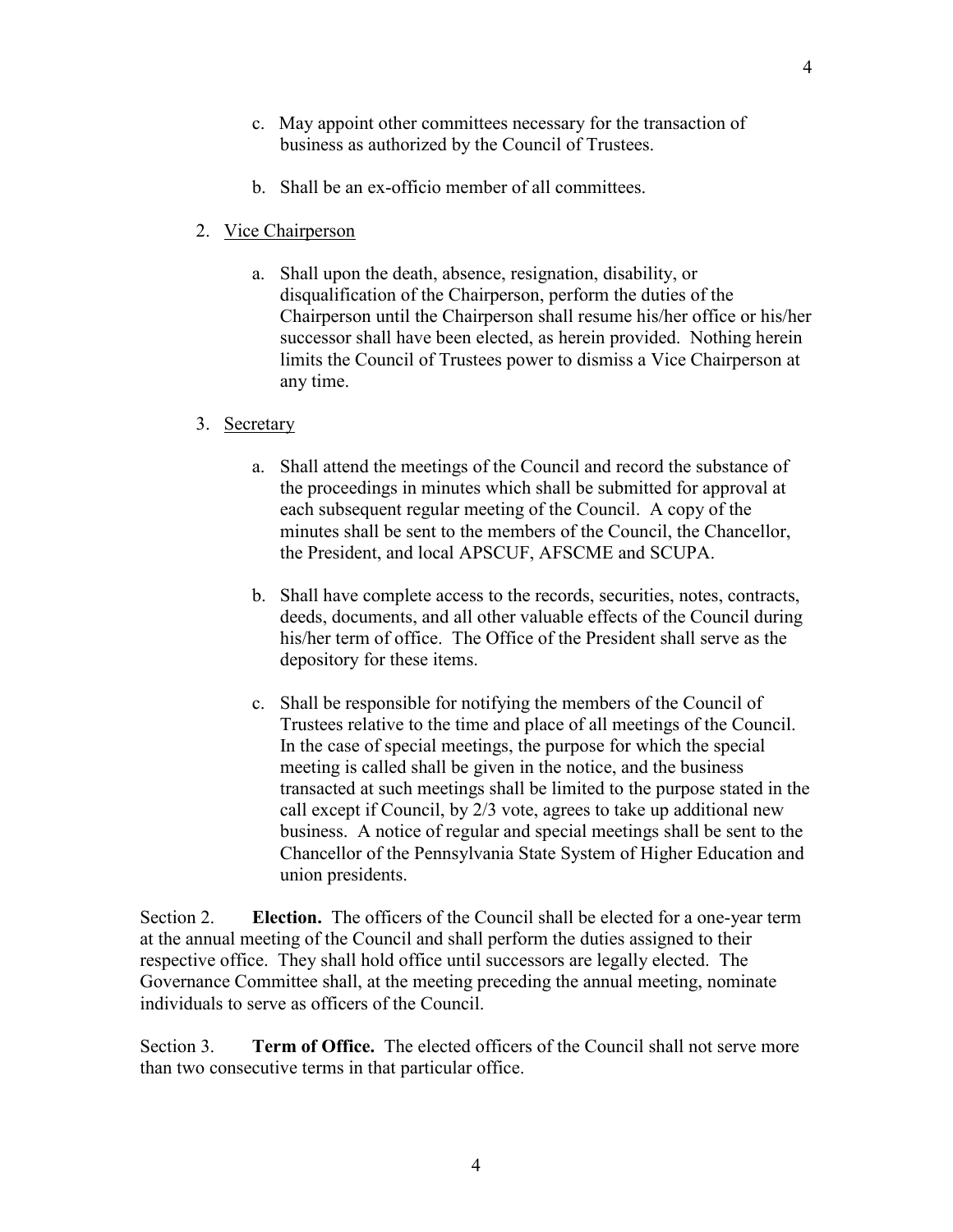### **ARTICLE VI – COMMITTEES**

Section 1. **Executive Committee.** This committee shall consist of the officers of the Council. The Chairperson of the Council shall be the Chairperson of the Executive Committee. The University President shall serve as ex-officio, a non-voting member of the Executive Committee. Meetings of this committee shall be called by the Chairperson as needed. Upon the request of at least two members of this committee, additional meetings may be convened.

Section 2. **Standing Committees.** The Chairperson of the Council of Trustees shall appoint at least three members and designate chairpersons for each of the following committees:

|--|

| Purpose:                                     | to keep Trustees informed about academic program status<br>and proposals for academic program approval (when<br>appropriate).                                        |  |
|----------------------------------------------|----------------------------------------------------------------------------------------------------------------------------------------------------------------------|--|
|                                              | To keep Trustees informed about all matters relating to<br>students which are complementary to and supportive of the<br>formal academic functions of the University. |  |
| Functions:                                   | a. to examine and discuss the University's academic<br>programs and supporting policies.                                                                             |  |
|                                              | b. to review the process of periodic program evaluation<br>and accreditation.                                                                                        |  |
|                                              | to review plans for new academic programs and to<br>c.<br>make recommendations to the Council when<br>appropriate.                                                   |  |
|                                              | Ex-officio, non-voting member: Provost/Vice President for<br><b>Academic and Student Affairs</b>                                                                     |  |
| Finance and Administrative Affairs Committee |                                                                                                                                                                      |  |
| Purpose:                                     | to keep Trustees informed of financial and facilities<br>needs/plans and prepared for consideration of budget<br>proposals, when appropriate.                        |  |
| Function:                                    | a. to review and discuss the University's financial<br>management system and supporting policies                                                                     |  |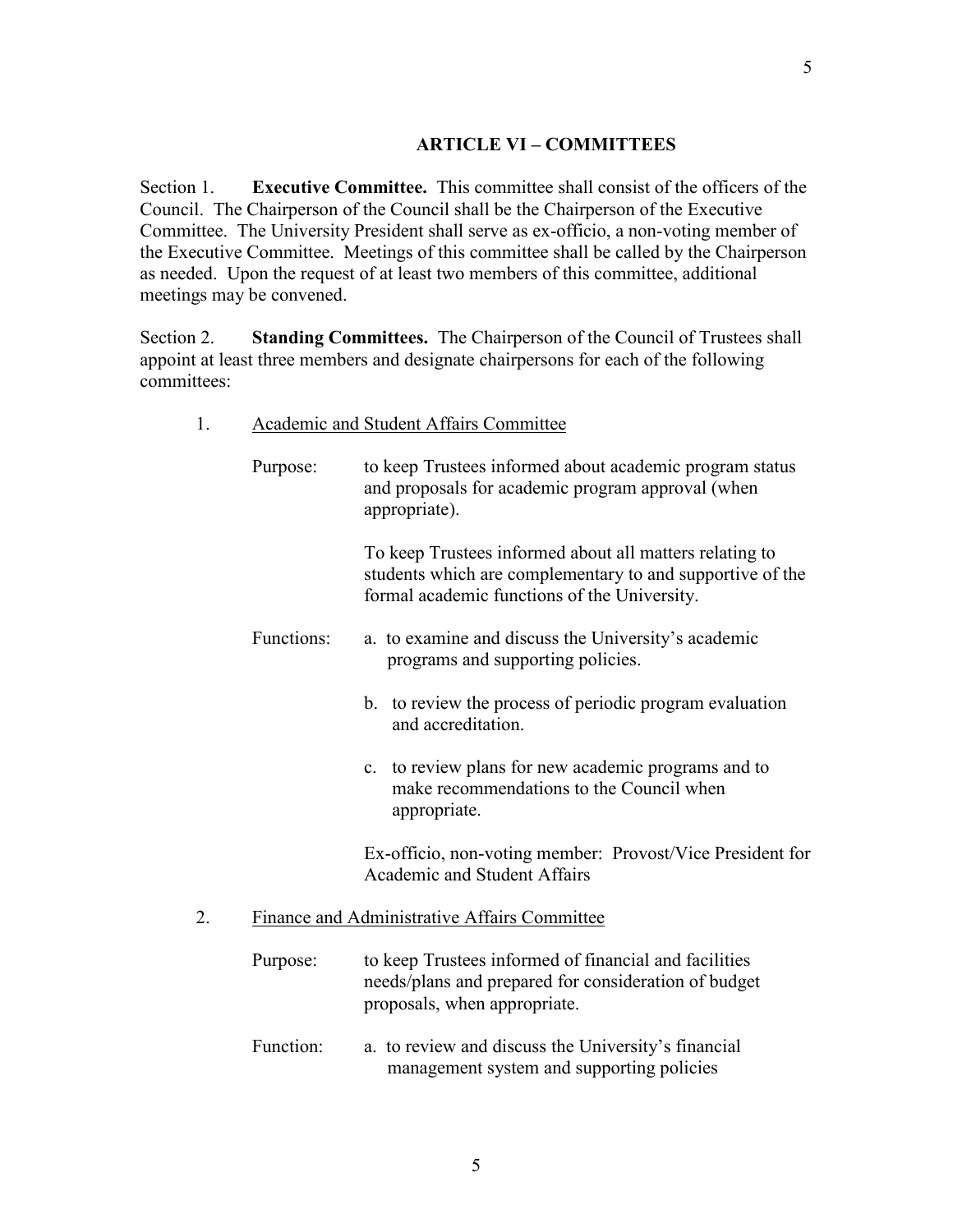|    |                                         | b. to discuss the University's current and proposed budget<br>and any anticipated major expenditures and to make<br>related recommendations to the Council as appropriate                                                                                          |  |
|----|-----------------------------------------|--------------------------------------------------------------------------------------------------------------------------------------------------------------------------------------------------------------------------------------------------------------------|--|
|    |                                         | c. to review the facilities master plan, including<br>examination and discussion of maintenance, renovation<br>and capital construction needs.                                                                                                                     |  |
|    |                                         | Ex-officio, non-voting member: Vice President for Finance<br>and Administrative Affairs                                                                                                                                                                            |  |
| 3. | <b>University Advancement Committee</b> |                                                                                                                                                                                                                                                                    |  |
|    | Purpose:                                | to enhance the Trustees' participation in University fund<br>raising through the Slippery Rock University Foundation,<br>Inc.                                                                                                                                      |  |
|    | Function:                               | a. to review and discuss University/Foundation fund-<br>raising plans and policies, and to make related<br>recommendations                                                                                                                                         |  |
|    |                                         | b. to provide input into the fund-raising goals                                                                                                                                                                                                                    |  |
|    |                                         | c. to join with other appropriate Council committees in<br>analysis, development, and support of academic student<br>affairs, fiscal and facilities planning.                                                                                                      |  |
|    |                                         | Ex-officio, non-voting member: Vice President for<br>University Advancement                                                                                                                                                                                        |  |
| 5. | Governance Committee                    |                                                                                                                                                                                                                                                                    |  |
|    | Purpose:                                | to keep trustees informed about all matters related to the<br>function and operations of Council and to support each of<br>the other committees.                                                                                                                   |  |
|    | Function:                               | a. Nomination and election process for Council Officers<br>b. SRU Presidential formal and informal reviews<br>1. Shall continuously assess the formal and informal<br>reviews of the President<br>c. Bylaws Review<br>d. Shall assist with Presidential transition |  |
|    |                                         | At least three (3) members shall be appointed to serve on<br>the Governance Committee.                                                                                                                                                                             |  |